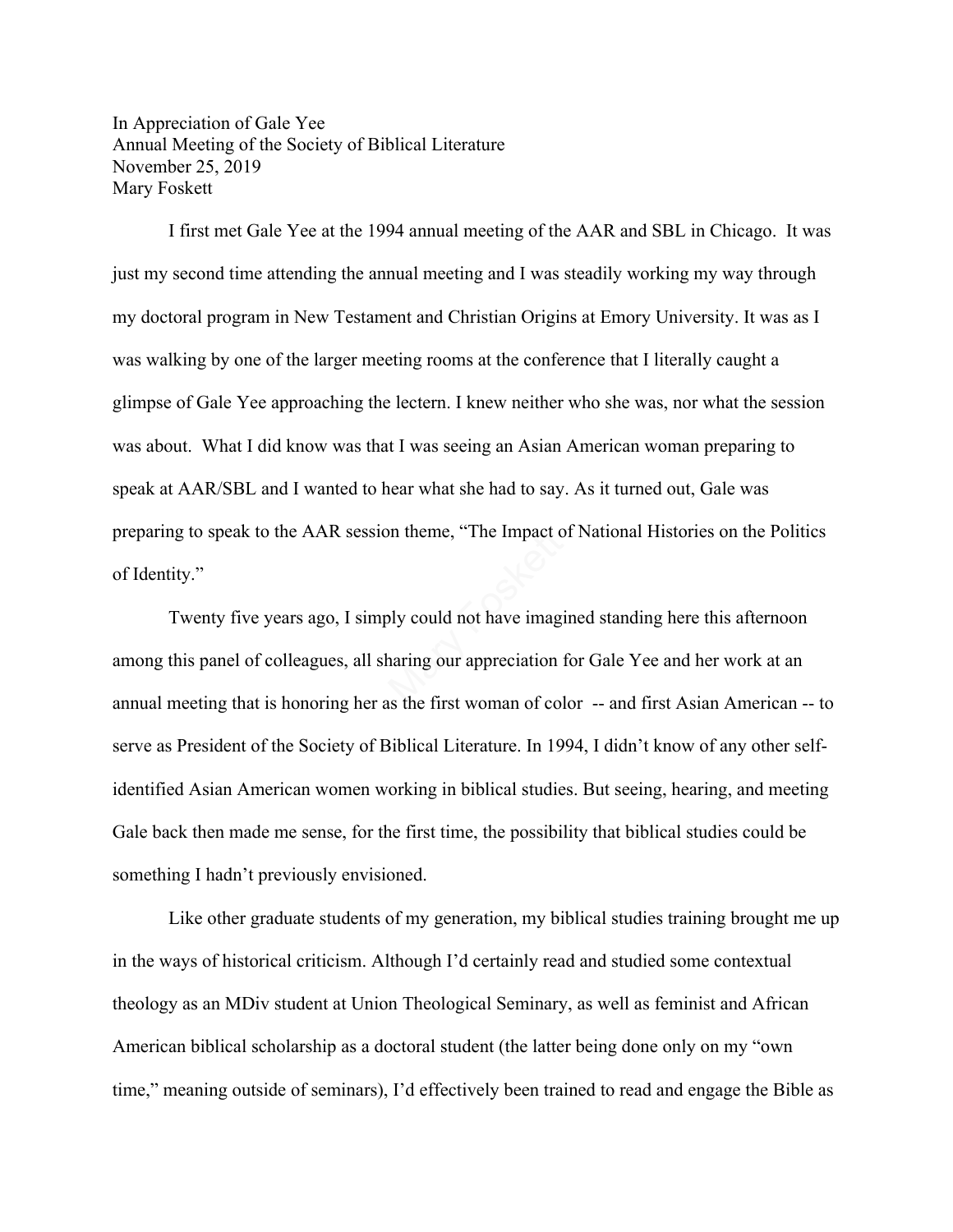though I didn't and couldn't inhabit my own skin. I had no idea -- in those early days of doing contextual criticism -- what a consciously Asian American reading of the biblical text could even look like, or that I could legitimately claim the identity and positionality to enact such a reading. As an Asian American adoptee, I was yet in the process of understanding and owning my ethnic identity, and still navigating the way between illegitimacy and legitimacy both as a person and as a biblical scholar.

So as I watched and listened to Gale Yee speaking at that SBL session in 1994, I was uplifted not only by her presence, but also by her words. In those few minutes, it occurred to me that Gale Yee – a biblical scholar like none I had known before -- was giving me permission and legitimacy to begin rethinking my path in biblical studies and my place in academia. She opened her remarks by noting the following: "Two related issues deeply affect my identity as a Chinese-American. The first is my inculturation and that of my nuclear and extended family into U. S. society. The second is the ethnic and regional diversity of Asian-American inculturation. . . the ethnic and regional diversity of Asian-American women makes me resist generalizing how this inculturation takes place for Asian-American women" (Yee "The 3<sup>rd</sup> Story" 108). And then, as she continued, my heart leapt at these words: "The construction of an American identity for a Hmong woman growing up in Minnesota, or a Korean woman adopted as a child by a Southern white couple, will be completely different from a Taiwanese woman growing up in San Francisco's or New York's Chinatown" (108). That singular moment in 1994 was the first time in my entire life that I'd ever heard anyone, let alone an Asian American, identify adoptees born in Asian *as Asian Americans* – and she did so without the equivocation, apology, disdain, or pity that I was used to people associating with adoption. To say it was a turning point in my life is quite an understatement. "Two related issues dee<br>on and that of my nuclear<br>regional diversity of As<br>n-American women mak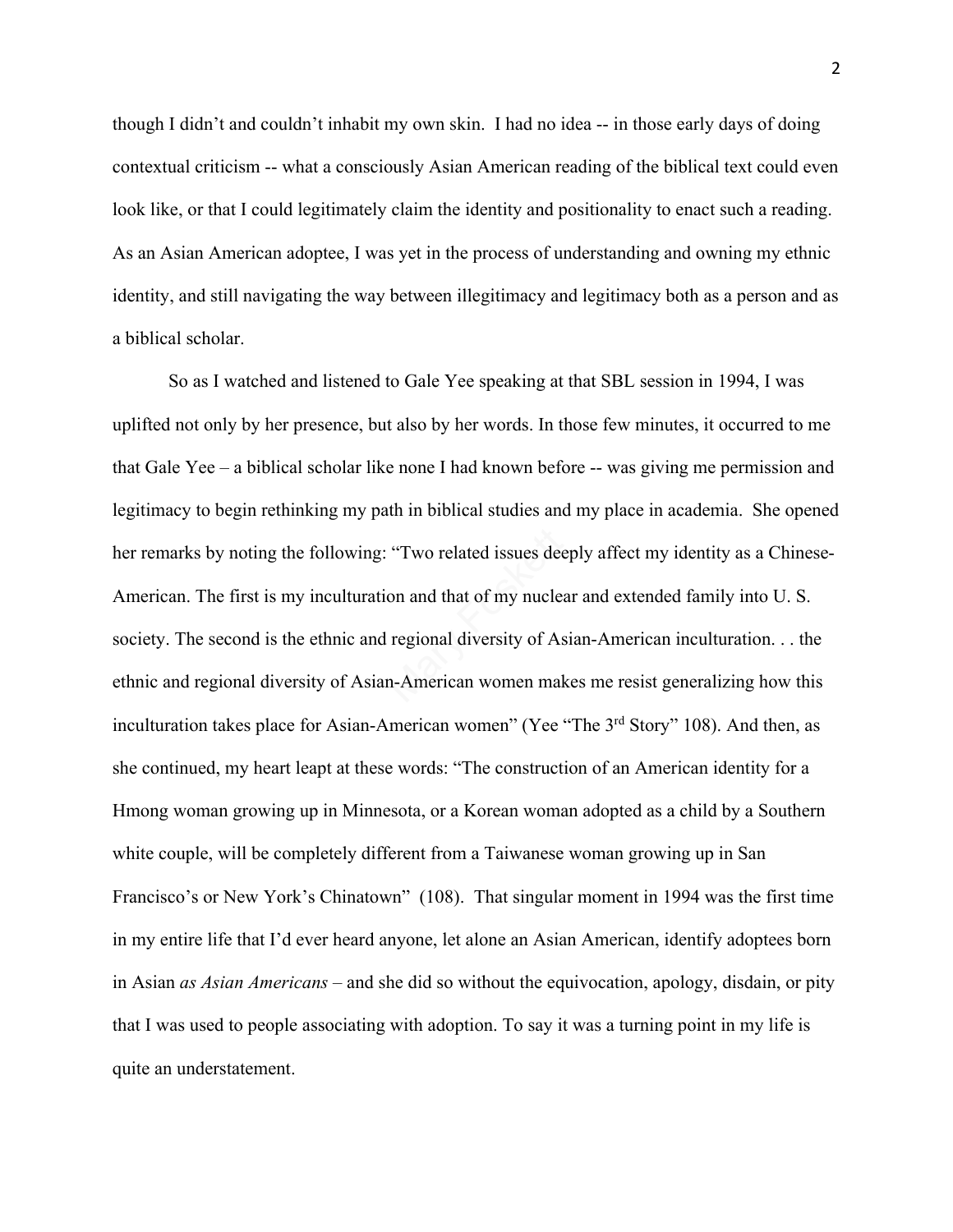It is often said that scholarly work emerges from autobiography, whether consciously or otherwise, and regardless of whether or not we can clearly identify the relationship between who we are, where we have been, and what we see, understand, and write. After articulating her selfunderstanding as an Asian American in the remarks she offered in 1994, which were later published in the Journal of Asian and Asian American Theology, Gale confessed with characteristic candor: "How my Asian-American identity affects my scholarship is a difficult question for me at this point. I cannot divide my self, my identity, into compartments . . . I know where my gender identity affects my biblical studies, but I have not yet figured out where my ethnicity affects my biblical scholarship" (112). After noting that she had helped get a new SBL Consultation on Asian and Asian American Biblical Studies off the ground, she concluded her remarks by saying, "Wish me luck in this new adventure and ask me this question in five years" (112). remarks by saying, "Wish me luck in this new adventure and ask me this question in five yea<br>
(112).<br>
Just recently, Gale identified that moment in Chicago – when I first felt included as an<br>
Asian American -- as the time w

Just recently, Gale identified that moment in Chicago – when I first felt included as an politically and intellectually" (Yee "Negotiating Shifts" 107). In her essay in the SBL's newlypublished volume, *Women and the Society of Biblical Literature* (2019), she writes that over time, " 'Asian American' became the name that I gave to my specific positioning *by* the narratives of the past -- and *within* the narratives past in the United States and in my professional guild" (107). The key question shaping her work thus became " what are the personal, interpersonal, cultural, and systemic influences that allow, trigger, or compel one of Asian descent in the United States to become an Asian American and appropriate this nomenclature intentionally…?" (107). In a career that she describes as "one of flux," Gale Yee has navigated her way from work focused on historical and literary criticism to work that takes on "context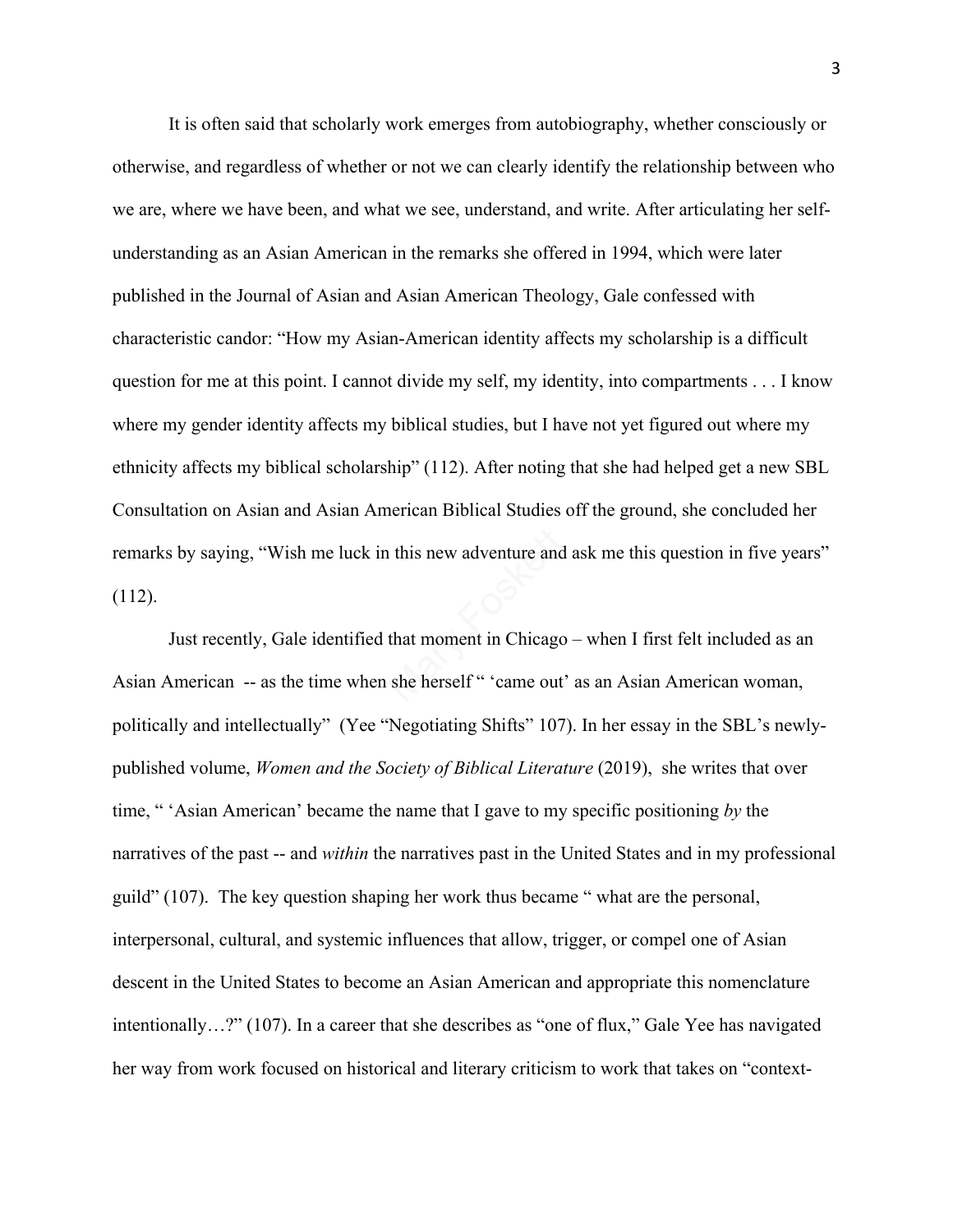specific gender, racial/ethnic readings, and beyond" (108). And all of us saw that "beyond" powerfully articulated as "intersectionality" in her stellar SBL Presidential Address this past Saturday night.

Now, twenty-five years after Gale "came out" as Asian American at the annual meeting of the AAR/SBL and twenty-five years after I felt, as a graduate student member of her audience, invited to join her, I cannot contemplate Gale Yee's work without thinking of two things: first, that Gale Yee has pioneered Asian American feminist biblical interpretation; and second, that her work has inspired and helped make possible much of the work in Asian American biblical hermeneutics that has followed since.

From among her many published articles and two co-edited volumes that take up Asian American hermeneutics, I will comment this afternoon on two essays in particular, chosen because they illustrate Gale's navigation of new waters in biblical studies and her establishment of what I see as the central paradigm for Asian American biblical interpretation. Hers is a hermeneutic that displays transparency in its investment in both biblical interpretation and Asian American perspectives and concerns. The first essay on which I will comment, published in 2006, signaled Gale's first published foray into Asian American biblical hermeneutics. The second, published in 2007, illustrates a key principle that has guided Gale's approach, one which I have found especially helpful in my own work. nent this afternoon on two<br>tion of new waters in bil<br>for Asian American bil<br>cy in its investment in b

 In her essay, titled "Yin/Yang is Not Me: An Exploration into an Asian American Biblical Hermeneutics," Gale picked up right where she left off at the AAR session in 1994. She opened her essay by writing, "I am grateful for this opportunity to explore the contours and seams of Asian American biblical interpretation, something I have wanted to do since delving into the politics of national identity as an Asian American woman for an AAR Women and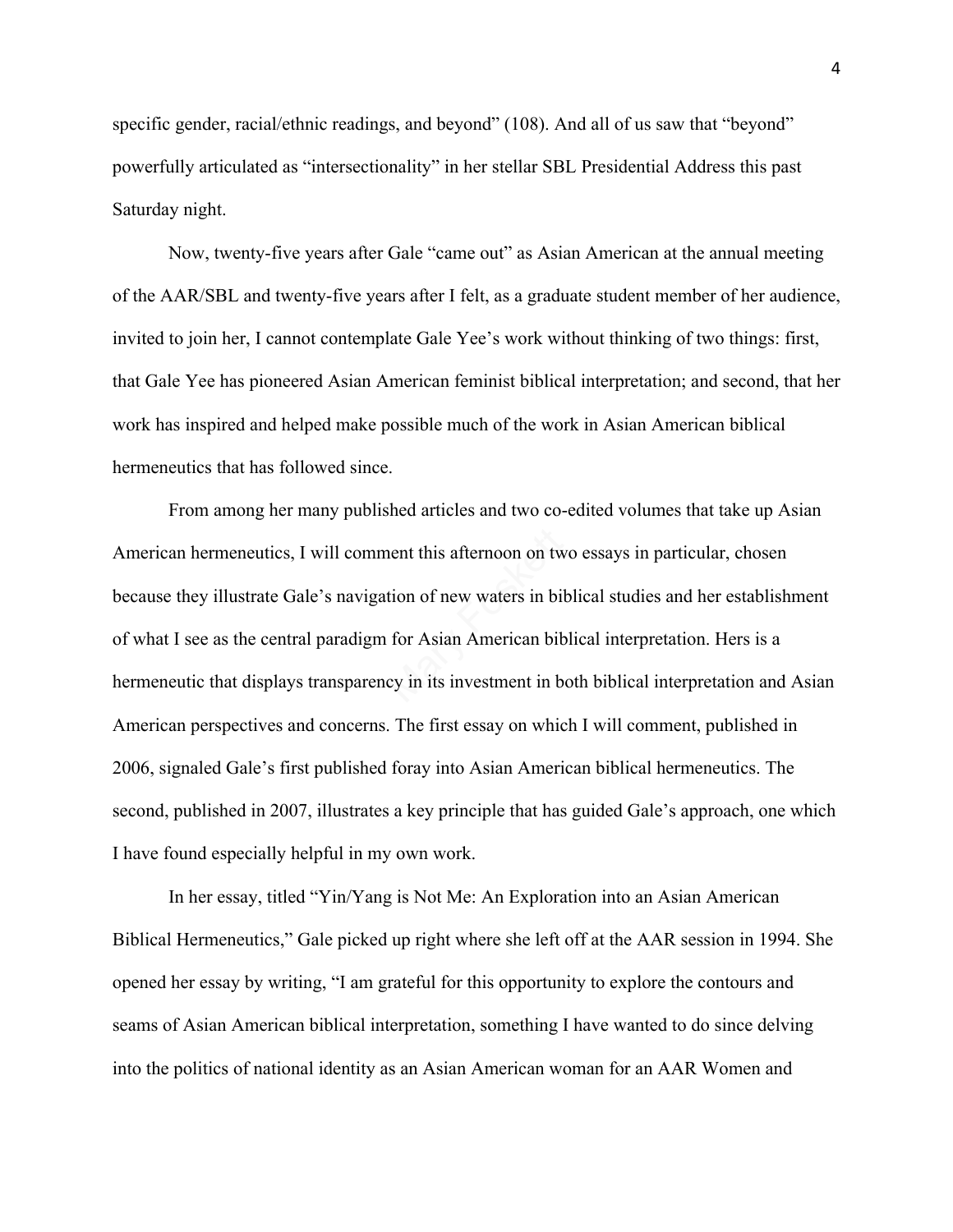Religion session back in 1994" (152). She adds, and this is what I want especially to underscore, that "what follows is a very personal account of my efforts to theorize and problematize Asian American biblical hermeneutics since then" (152). As she then recounts two personal anecdotes, Gale exhibits and exemplifies a model of interpreting biblical texts that is transparent, intentional, ethically and politically engaged, and which holds to the standard of acknowledging the multi-dimensionality of biblical literature that she established in an important essay, "The Author/Text/Reader and Power: Suggestions for a Critical Framework for Biblical Studies" in Fernando Segovia's and Mary Ann Tolbert's, *Reading From this Place*, Volume1, published in 1995.

 Gale's essay recounts how she had been asked to perform her ethnicity in job interviews and how, as an Asian American, she had been forced to choose between identifying herself as *either* "Asian" *or* "American" when she applied for the Hong Kong ID card she needed for her year-long appointment as a visiting professor at Chinese University of Hong Kong (which is now one of the frontlines for the protests in that city). In reflecting on these experiences, she draws on Rey Chow and Gish Jen to help her articulate the tensions that shaped these encounters and what they reveal about the construction of ethnicity and racism in the US., on one hand, and the "slippage" that occurs in moving across borders, on the other. She concludes that these experiences revealed the degree to which she was perceived as an ethnic foreigner in both contexts, leading her Gale to wonder, "So in what consists my Asian Americanness, and does this identity affect my biblical interpretation? Does 'Asian American' refer to *my ethnicity as* a biblical scholar or to the *thematic content* of my biblical interpretation?"(156). The questions that Gale raised in this piece, published in 2006, have not gone away. As she noted then, and as she illustrates in her ongoing work, Asian American biblical interpretation shifts the question had been forced to choos<br>she applied for the Hong<br>professor at Chinese Uni<br>in that city). In reflectin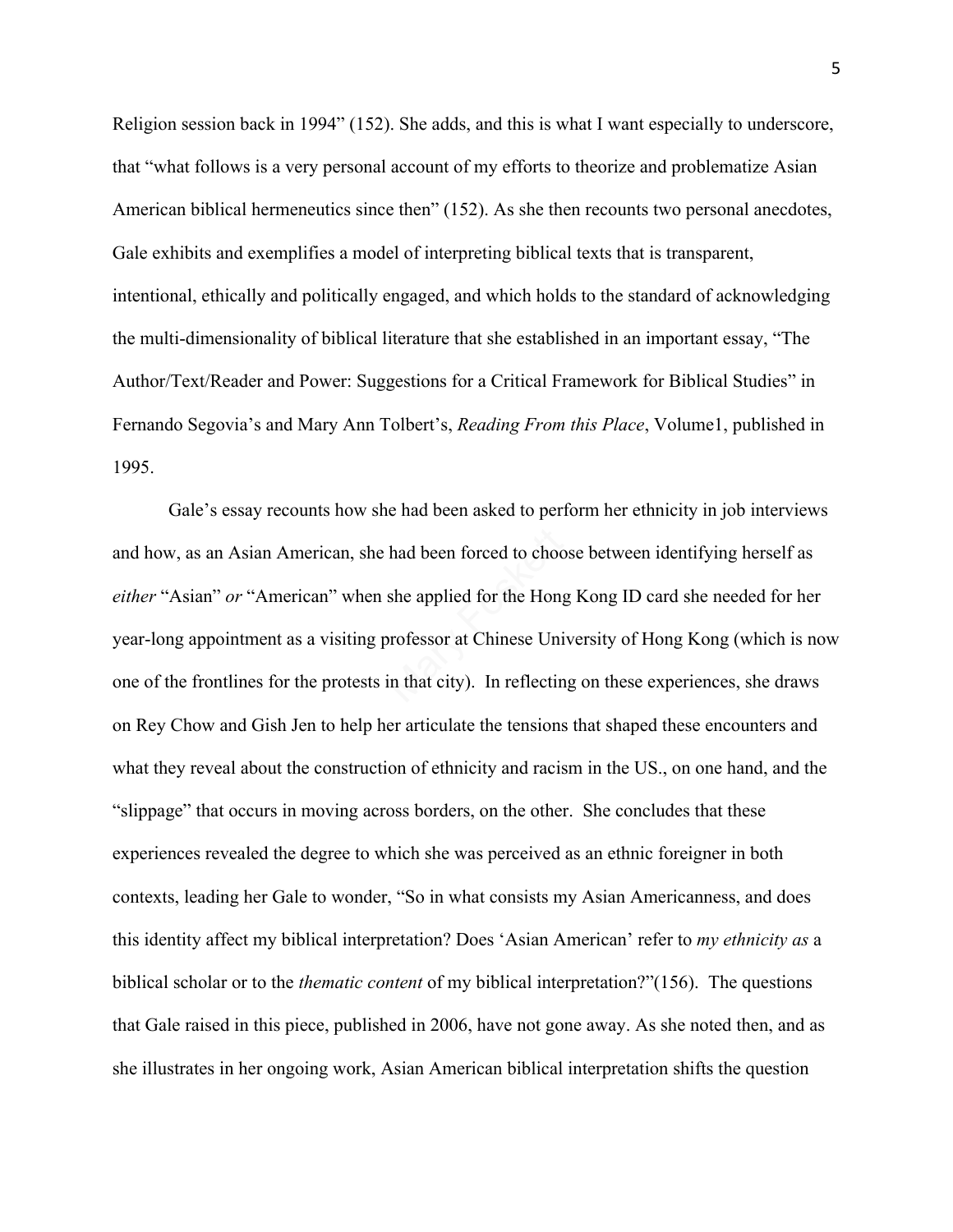from "Who is an Asian American?" to "What are the different ways of becoming Asian American, and of claiming such an identity, with all its fluidity, in the process of engaging biblical texts and their interpretation?" Thus, in Gale's view, "Asian American biblical hermeneutics demands that interpretation be *near us*," and carried out "from a specific and *interested* position" (163).

 In her essay, "She Stood in Tears amid the Alien Corn: Ruth, the Perpetual Foreigner and Model Minority," the "specific and *interested* position" from which she chose to read the book of Ruth, reflects less her personal history and more the history and story of Chinese in America. Most importantly, she states near the opening of her essay, that as she "looked for a biblical text to explore through Asian American eyes," she found in Ruth a text that "readily lent itself to such a reading" (45). In other words, she did not assume that every text functions as good soil for cultivating an Asian American hermeneutic. She chose a text that resonated with her positionality and perspective as an Asian American interpreter. As she noted, Ruth "conjoins issues of gender, sexuality, race/ethnicity, immigration, nationality, assimilation, and class in tantalizing ways that allow different folk to read their own stories into the multivalent narrative of Ruth and Naomi" (45). In her particular reading, Gale shows that the biblical depiction "of Ruth as the 'model émigré' is similar to the construction of Asian Americans as the model minority. Their depictions in both cases are used for propagandistic purposes, casting them simultaneously as the perpetual foreigner in the lands in which they live" (46). Thus she reads Ruth and the Asian American experience together, showing how each throws more light on the other, so that her analysis illumines how in each instance these two tropes -- flip sides of the same coin -- are reinforced, promoted, and perpetuated in biblical and dominant cultural narratives. Gale's reading is effective because she has chosen her texts – the biblical and the she did not assume that<br>eneutic. She chose a tex<br>sian American interpret<br>icity, immigration, nation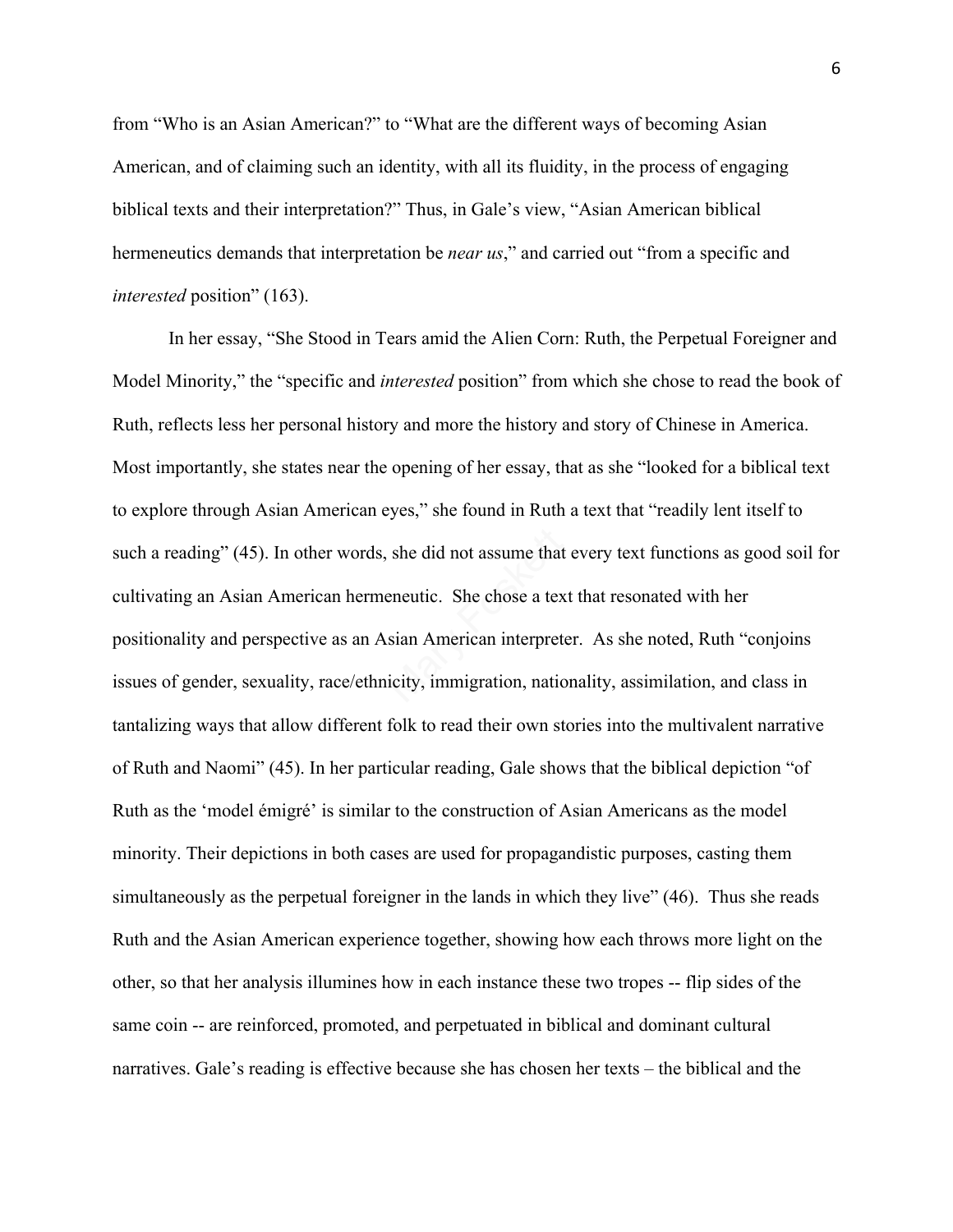Asian American – carefully in order to place them in conversation with one another. She conducts an Asian American reading of a biblical text by posing a hermeneutic suited to her primary interests, convictions, and task. In Gale's hands, Asian American interpretation is not a meta-hermeneutic. It is a hermeneutical multi-tool, with the questions put to each reading selected intentionally and used with exceeding skill and laser focus precision.

What has always grabbed me about Gale's work is its deep and profound integrity. She articulates clearly who she is reading near or with, why she reads the texts she does, and how she reads them. The integrity of her work is what makes it so powerful and compelling. It is also why she is able not only to trace the shifts in her work through the years but to suggest that such movement will likely continue. Only a scholar of the highest caliber is comfortable making such a claim.

Gale's work has not only paved the way for other Asian American interpreters, it has gone a long way to making such work even possible. As my opening anecdote illustrated, it is Gale to whom I owe heartfelt thanks for uttering words -- before we even had the opportunity to meet -- that affected me profoundly and helped me find a place within biblical studies. Three recent and different examples, drawn from the work of other scholars, will serve to illustrate the point I want to make about the impact of Gale's work. In 2015, New Testament schlolar Jin Young Choi published a study of the Gospel of Mark that examines Markan discipleship from the context of her position as "a woman outsider to and in, the West" (Choi 2). . She employs a "hermeneutics of *phronesis*," one that takes up the sociohistorical context of Mark, "not to reconstruct history but to engage, or have a singular relationship with Jesus whose body was crucified by the imperial authority" (47). . In her reading of Mark 6-7, for example, Choi is able "not only to interpret the passages . . . with respect to the body in its sociohistorical context but ed the way for other As:<br>
k even possible. As my<br>
for uttering words -- be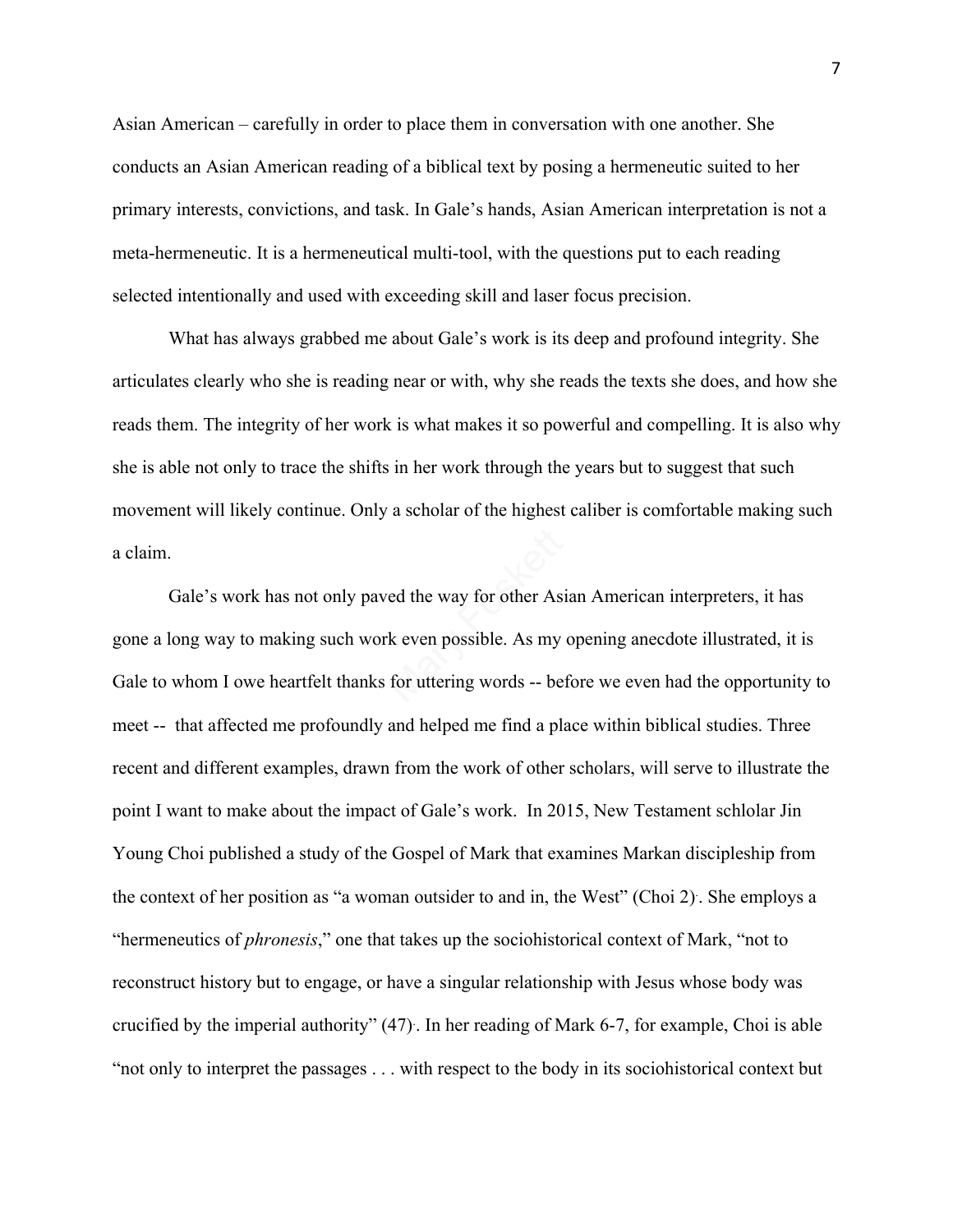also to connect to the present postcolonial and transnational context in which the bodies of Asian descendants are displaced and replaced" (3). As Gale Yee does in her work, Choi identifies her "specific and *interested* position", adding emphatically, " My social location is not merely a material reality separated from (her) body; it is an embodied place, because my body engage in meaning creation by moving and interacting with people in this material, discursive, and relational space" (36). Reading from the perspective gained through the bodily experiences of migration and what she identifies as pre-Christian religious practice, Choi performs an embodied and political reading of Mark. Engaging in historical inquiry refracted through a postcolonial optic has profound theological consequences for Choi, who describes herself as "haunted" by Jesus' broken body and standing in solidarity with all those whose bodies have been broken by the oppression of empire (47). She brings forward a reading that is powerful because her clearly articulated commitment to embodied particularity enables her to speak with precision to that which has global implications. rings forward a reading<br>particularity enables he<br>king on a book for Yale

Currently, Yii-Jan Lin is working on a book for Yale University Press, titled *Immigration and Apocalypse: The Book of Revelation and U.S. Immigration*. Examining the influence of Revelation on American discourses of immigration, the book takes up, in part, discourse pertaining to the Angel Island immigration station in San Francisco Bay. As Lin argues, those coming to live in the U.S. often conceived of their destination in utopian terms. Thus in one section of her study, she highlights the apocalyptic hopes of Chinese immigrants – those who called San Francisco "Gold Mountain (*jing san* in Mandarin) and America "island of the immortals" (*xian dao*). These hopes sometimes come to bitter ends. One poem composed during detention into the walls of the Chinese men's barracks of Angel Island reads: "This place is called an island of immortals,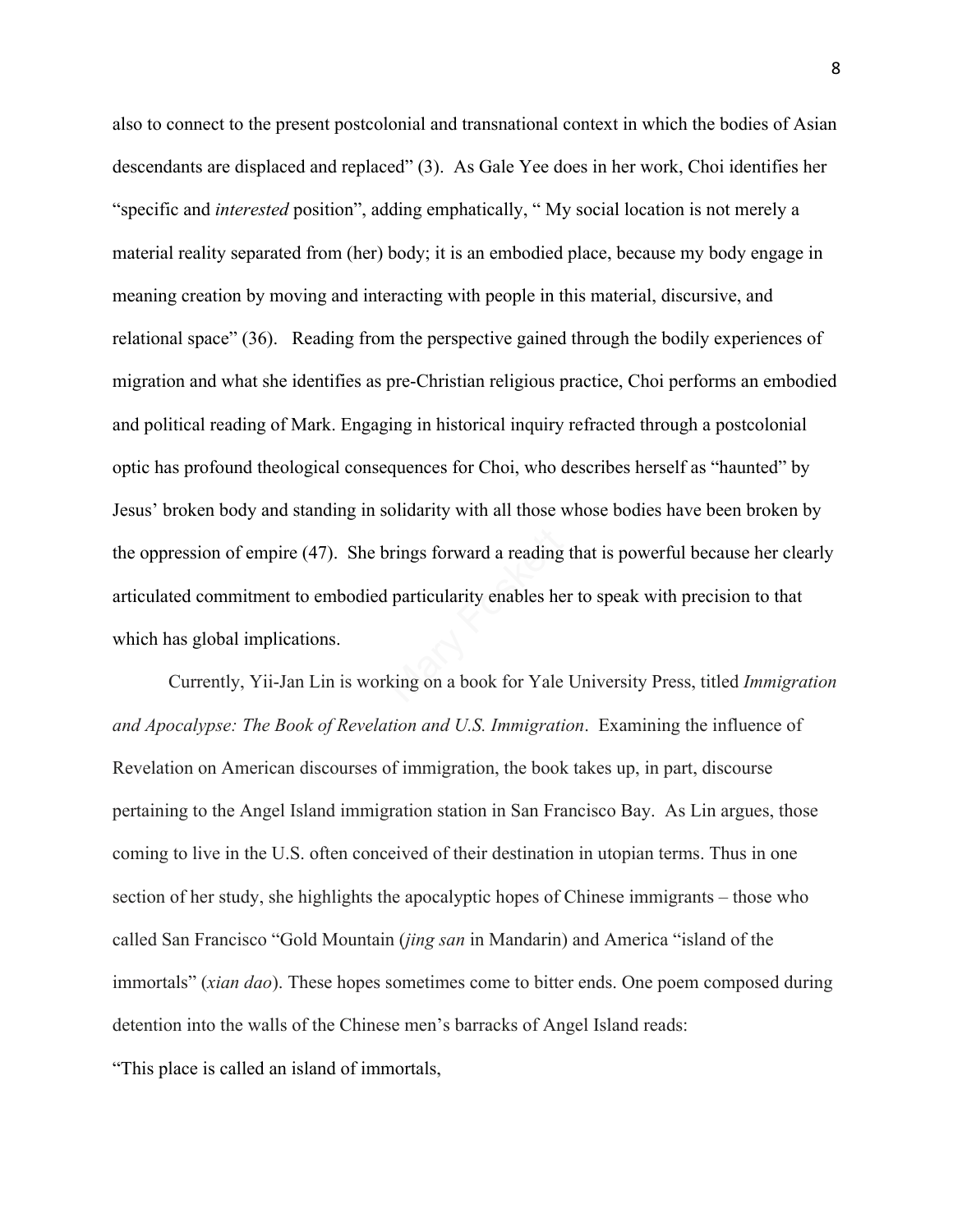## When in fact this mountain wilderness

## Is a prison" (Lin)

 As it was her work on Angel Island that led to the idea for a larger monograph, Lin's project, too, belongs to the trajectory of Asian American biblical criticism that Gale's work has largely shaped. Lin's engagement with the biblical text began with the questioning, recording, and exclusion of Chinese attempting entry into the U.S. The discourses she examines interrogates the positioning of Chinese Americans "*by* the narratives of the past and *within* the narratives past in the United States" and in biblical studies.

Finally, the 2019 publication of the *T &T Clark Handbook of Asian American Biblical Hermeneutics*, edited by Uriah Y. Kim and Seung Ai Yang, underscore the breadth and depth of the trajectory on Asian American biblical scholarship that has paralleled and been, in part, fueled by Gale's scholarship. The handbook, which is organized in three parts focusing on contexts, methods, and texts, opens with an essay by Tamara C. Ho, titled "The Complex Heterogeneity of Asian American Identity," and features no less that 37 essays in total. The understanding of what constitutes "Asian American" that Gale observed in 1994, is more fully and richly on display in this volume. olical scholarship that hat<br>i, which is organized in<br>say by Tamara C. Ho, tives no less that 37 essays

In that volume's essay on postcolonial method, Uriah Kim argues that "Postcolonial method is more than a strategy or criticism that offers different perspectives from that of the normative critical study and interpretation of the Bible. It is an opportunity to establish a different epistemological (back)ground from which to reassess" former scholarship (Kim 187). For Kim, this is about much more than establishing subjectivity or identifying the social location from which one interprets the Bible. For the "(h)istories and experiences of minoritized individuals and groups attest to the *objective reality* of society in which we live and explain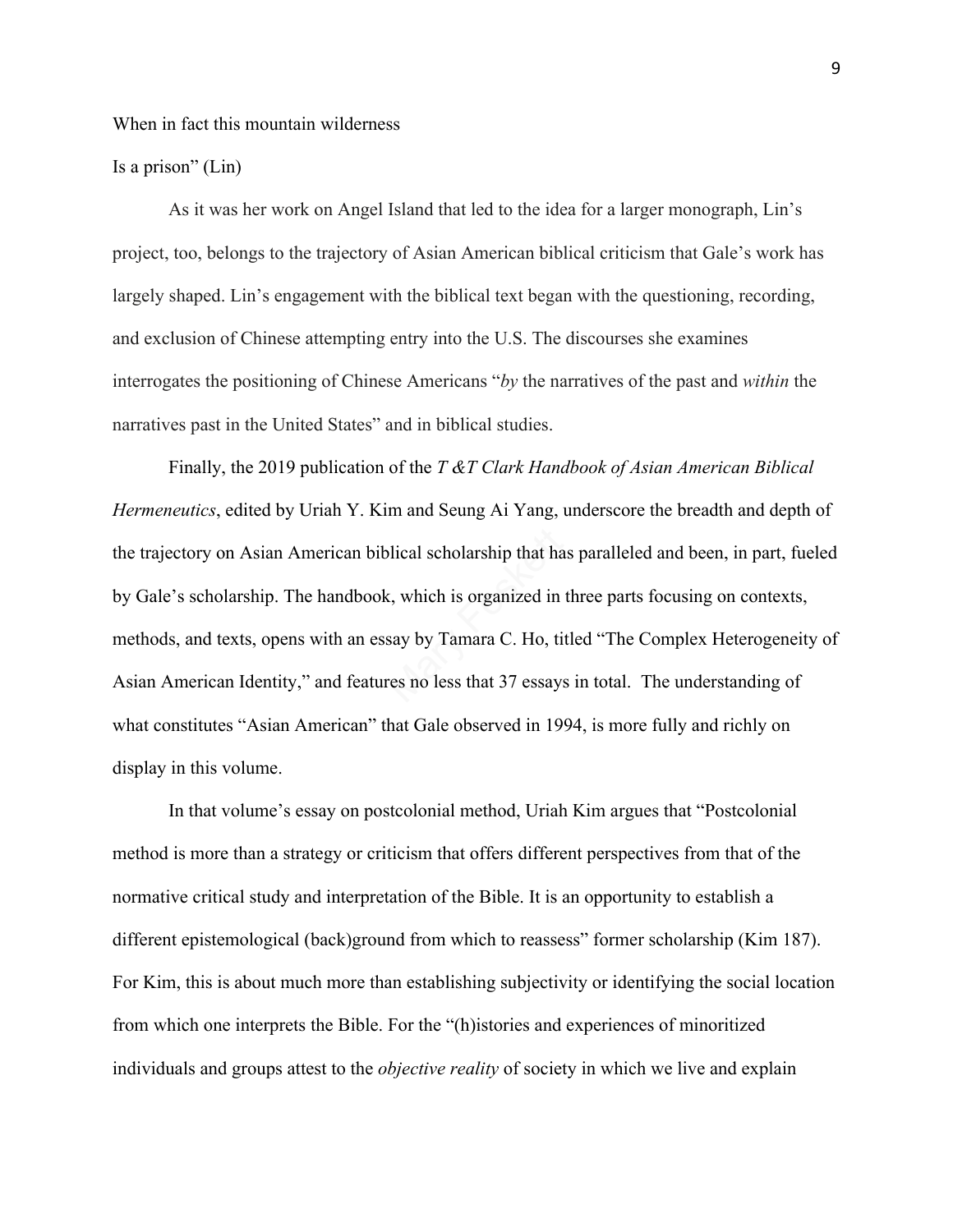social relations that are in place. That is, subjective experiences can be analyzed as objective knowledge about the world" (189). For Kim, it is very important to identify and examine "the correlation between subjective experience and objective social conditions" (194). Here Kim's work resonates with Gale's turn to intersectionality and the relationship between the lived experience and social realities.

 These recent and current studies illustrate the space for Asian American biblical studies that Gale Yee did much to help create. From publishing in what was a new area of biblical studies research, to co-founding the Asian and Asian American Hermeneutics Consultation for SBL, serving on and chairing the Committee for Underrepresented Racial and Ethnic Minorities in the Profession, being an early member of and then President of the Ethnic Chinese Biblical Colloquium, and mentoring countless students and young scholars, Gale's contributions to SBL and to biblical studies have been immense. We all owe her a debt of gratitude. So congratulations to you, my friend, for all you have achieved, and deepest thanks for all the inspiration you have provided and the intellectual doors you have opened for so many of us. ss students and young sc<br>nense. We all owe her a<br>r all you have achieved,<br>e intellectual doors you

I close these brief remarks with a few questions for Gale to consider, as time allows. Given your reflections on the multiplicity of Asian American identities and seeing now how the field of Asian American biblical interpretation is growing — where do you see Asian American biblical interpretation heading? How is it distinguished from intersectional interpretation, more generally? And are there gaps in Asian American interpretation that we need to address or new questions that are currently emerging for you?

## Works Cited

Choi, Jin Young. *Postcolonial Discipleship of Embodiment: An Asian and Asian American Feminist Reading of the Gospel of Mark*. Palgrave Macmillan, 2015.